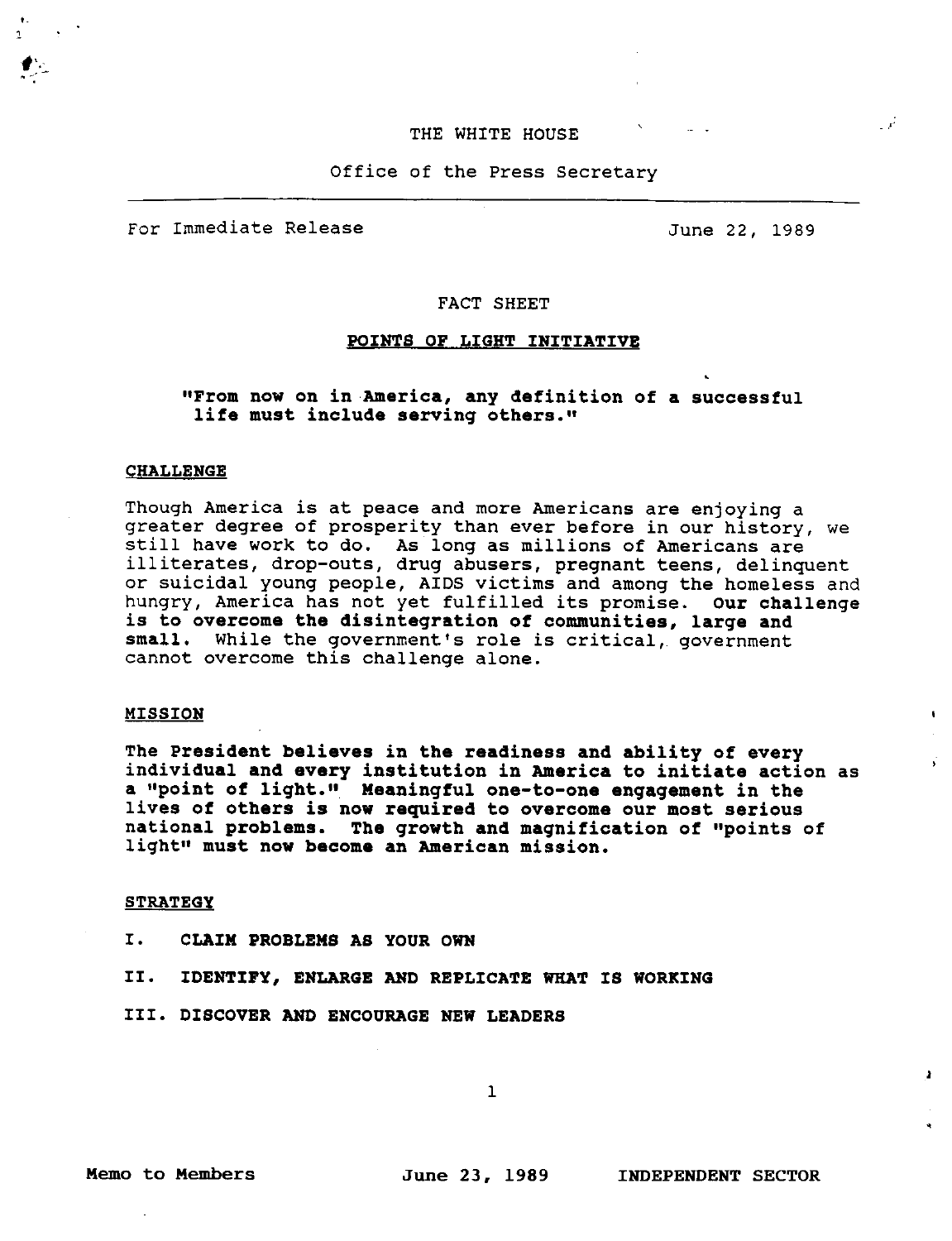าระดับวิจั  $\mathcal{A}=\mathcal{B}+\mathcal{B}$  is

 $\sim 10^{11}$  and  $\sim 10^{11}$ 

# I. CLAIM PROBLEMS AS YOUR OWN

# **A. The President's Call for Action**

The President calls on **all Americans and all American institutions,** large and small, to make service of central value in our daily life and work.

.,

 $\rightarrow$ 

The President calls on the **heads of businesses and professional firms** to include community service among the factors considered in making hiring, compensation and promotion decisions.

The President calls on **newspapers, magazines, radio and television stations, cable systems and other media institutions** to identify service opportunities, spotlight successful service initiatives and profile outstanding community leaders regularly.

The President calls on **state and local .education boards** to uphold the value of service and to encourage students, faculty and personnel to serve others.

The President calls on **college and university presidents** to recognize the value of community service in considering applicants, to uphold the value of community service and to encourage students, faculty and personnel to serve others.

The President calls on **not-for-profit service organizations**  to build the capacity to absorb increasing numbers of volunteers in purposeful rc es.

The President challenges **all young people** to lead the nation in this movement of community service through the **11YES (Youth Engaged in service) to America"** initiative. The President will call all young people to help overcome society's challenges by serving others through existing organizations or new initiatives.

He will also challenge:

 $\mathbf{t}$ 

- o Leaders from **all institutions** to engage their organizations in the development of young people;
- **community leaders and students to reach out to alienated young people** and develop community service opportunities which redirect their lives in a positive way;
- **community service organizations** to build the capacity to absorb large numbers of young people in purposeful community service.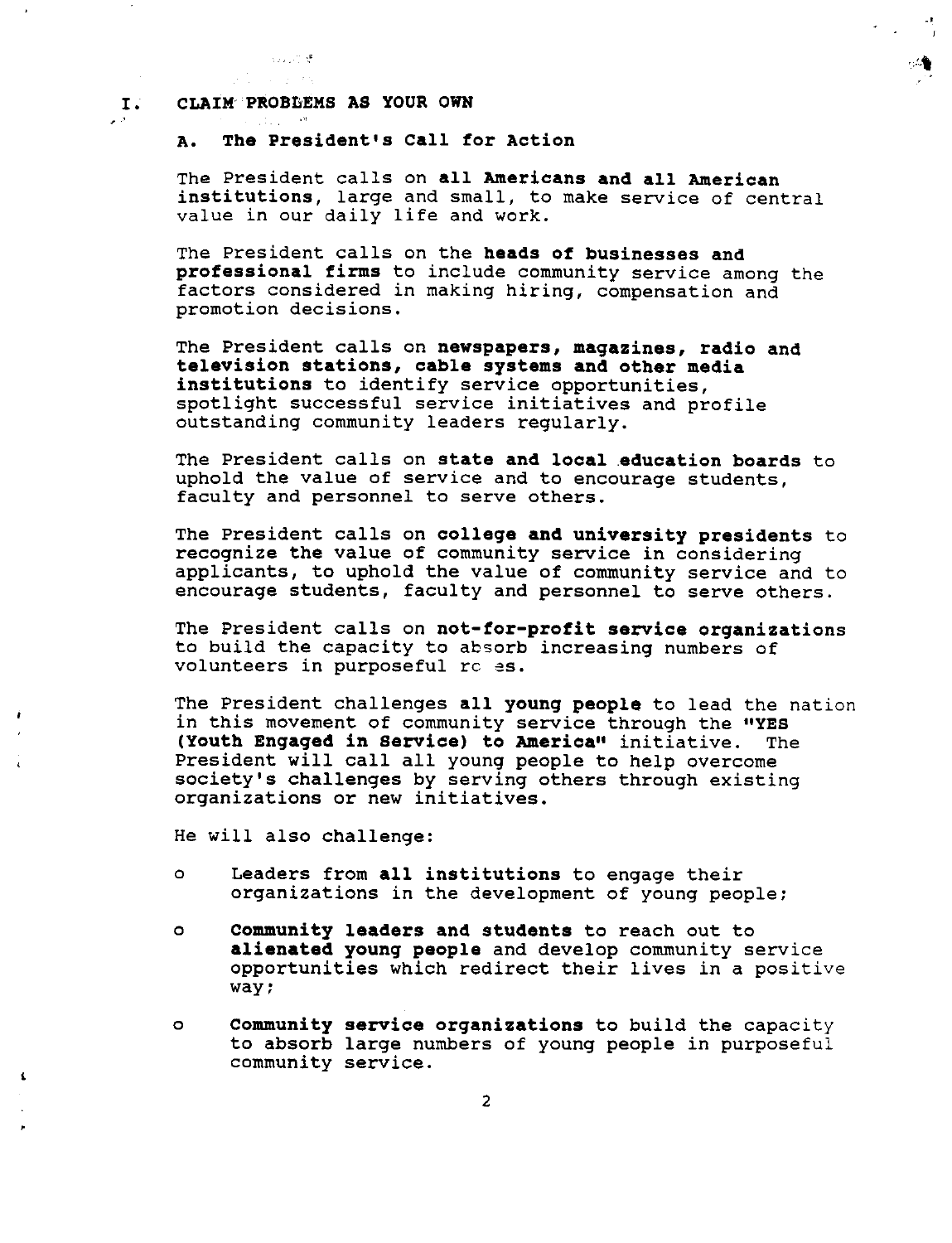Through the foundation, the President will:

 $\mathcal{C} \subset \mathbb{R}^4$ 

- o Select the **President•s National service Youth Representatives** who will lead other young people in community service in their regions, suggest ways that other young people can engage in community service and assist in developing and implementing local programs;
- o Initiate the **President's National service Youth Leadership Forums;** and
- o Present the **President•s National service Youth Leadership Awards** to honor outstanding youth community leaders.

YES to America is **not a federal government program,** but a **nationwide service movement.** It is:

- o A movement that is **grass-roots and community-based**  rather than devised in and imposed from Washington;
- o A movement that does not compensate people with federal dollars for what should be an **obligation of citizenship;**
- o A movement that integrates service into young people's normal life and career pattern, developing in them a **lifelong commitment to service** rather than a temporary, one or two year involvement.

### **B. One-to-one Problem Solving**

Every individual should "connect" with his or her institution - **businesses, professional firms, the media, labor, education, religion, civic groups, associations of**  all **kinds and** not-for-profit **service** organizations - and **engage in the lives of others in need on a one-to-one basis. Examples of the kinds of engagement the President calls** for **include:** 

- o starting a **literacy program** to teach every employee or member who wants to learn to read;
- o "adopting" a **school, class or single student,** providing tutoring, computers and other learning aids, food, clothing or shelter for each student who needs them;
- o "adopting" a **nursing home,** offering comfort and cheer;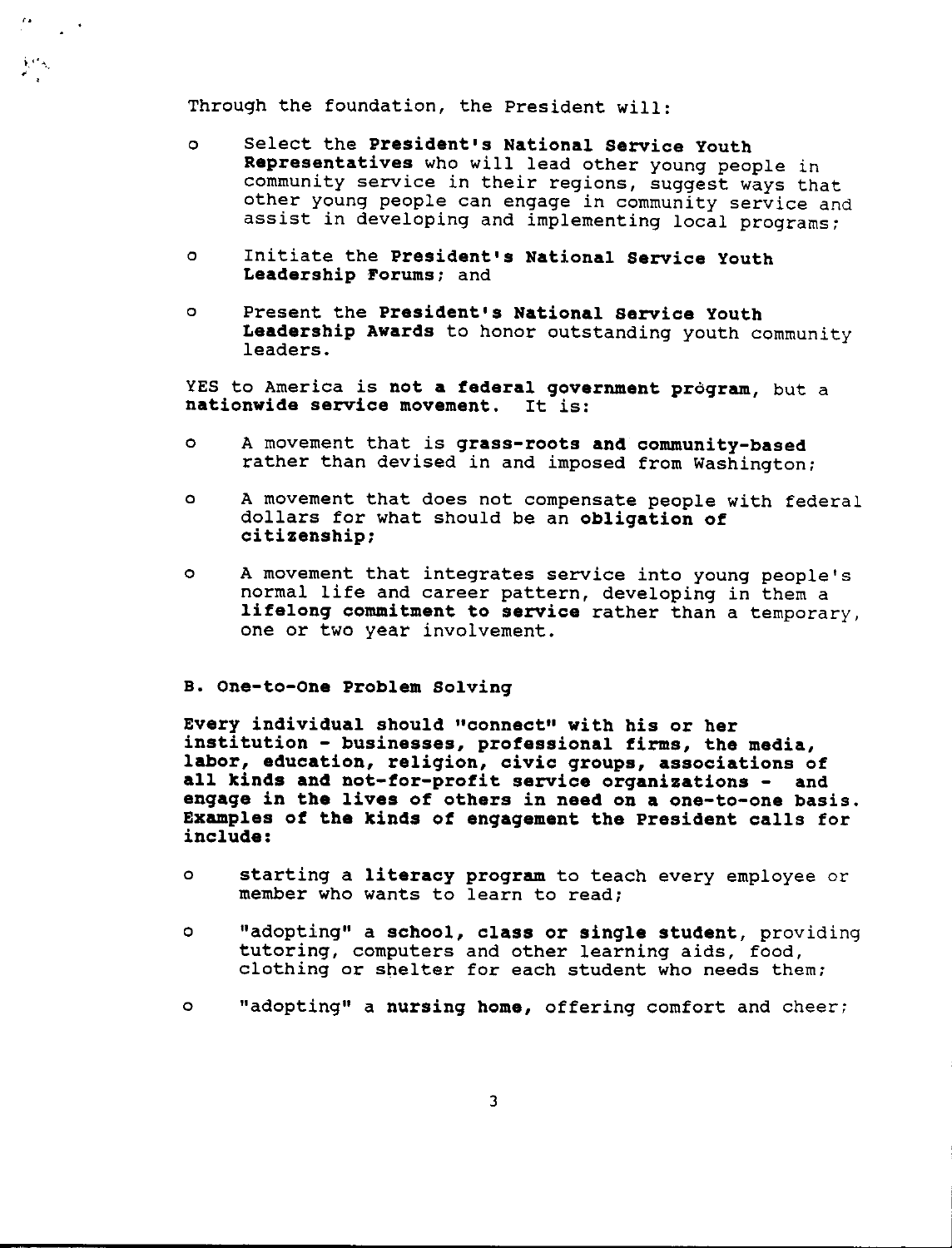o starting a one-to-one mentoring program for **needy** young **people;** 

2019.

- o forming a consortium to make decent, affordable housing available to the **homeless;**
- <sup>0</sup>contributing and distributing surplus food to soup kitchens each day to feed the **hungry.**

Individuals wishing to help another in any of the above ways independently of an institution are encouraged to establish a **one-to-one relationship** with an individual in need.

## II. **IDENTIFY, ENLARGE AND REPLICATE WHAT IS WORKING**

**The President will serve as Honorary Chairman** of a foundation called the **"Points of Light Initiative."** 

The President will convene an **advisory committee** to make recommendations **(within 45 days of its first meeting)** on the structure and composition of the foundation and the legislation most appropriate to accomplish the purposes of the President's national service initiative.

The President·will seek a **Congressional appropriation** of \$25 million annually for the foundation, which will, in turn, seek to match that amount from **private sector contributions.** 

The President will challenge each **Governor** to replicate this initiative in each state and encourage **state and local leaders** to develop **"Points of Light Working Groups"** composed of community leaders. These groups will marshal resources within their communities and deploy them to overcome local problems.

**The President believes that virtually every problem in America is being solved somewhere.** There are already countless service initiatives working successfully throughout America. However, these successful initiatives are too often isolated and unknown to others. **These initiatives must be replicated over and over again by individuals and teams** until **everyone is connected** to **someone, one-to-one.** 

# **A. Peer-to-Peer Working Groups**

Through a foundation initiative to be called the **<sup>11</sup> servNet Project",** corporations, professional firms, unions, schools, religious groups, civic groups and not-for-profit service organizations will be **asked to donate the services of some of their most talented and promising people for a period** of **time.**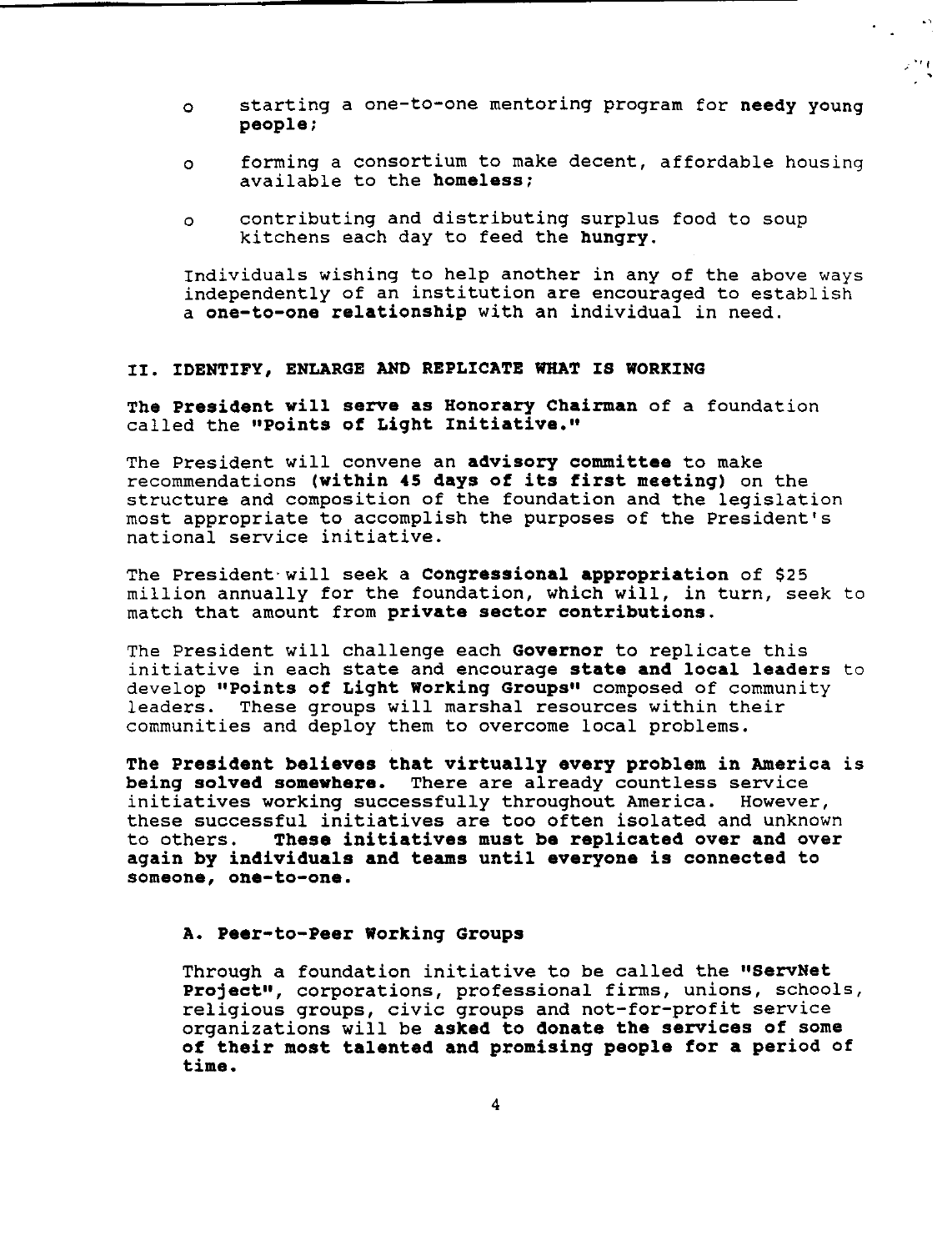These extraordinary individuals will **form and lead peer-topeer working groups,** e.g., lawyers going to fellow lawyers, teachers to fellow teachers, union members to fellow union members, bringing examples of successful initiatives and providing training, technical assistance and other suppor to enable other institutions to devise similar initiatives.

## **B. Linking aervers to Needs**

•

One of the foundation's objectives is to help to improve existing **methods of matching** would-be volunteers with purposeful service opportunities.

Over time, through an initiative called the **"ServLink Project"** the foundation will stimulate the development through private sector resources of **"technology links"**  between those who wish to serve and those who need service (e.g., telephone calls, interactive computers, etc.).

**Volunteer centers** should be easily accessible to all Americans in their neighborhoods, **matching people with service opportunities.** Such contact points may be in a place of worship, union hall, library, fire station, business building, service group headquarters or neighborhood home.

In addition, every bank, credit card issuer, telephone and utility company will be asked to **include in billing and statement envelopes** printed information about how people and their institutions can become engaged in serving others.

# **c. Recognition and Awards**

In order to encourage others to engage in service, every newspaper, magazine, radio and television station will be asked to **identify service opportunities, spotlight successful service initiatives and profile outstanding community leaders regularly.** 

The **"President•s Build A community Awards"** will honor those people and institutions who have worked together to rebuild families or to revitalize communities.

Through the foundation, the President will **recognize and present awards and other forms of commendation** to talented community leaders and successful initiatives that are solving the nation's most critical social problems.